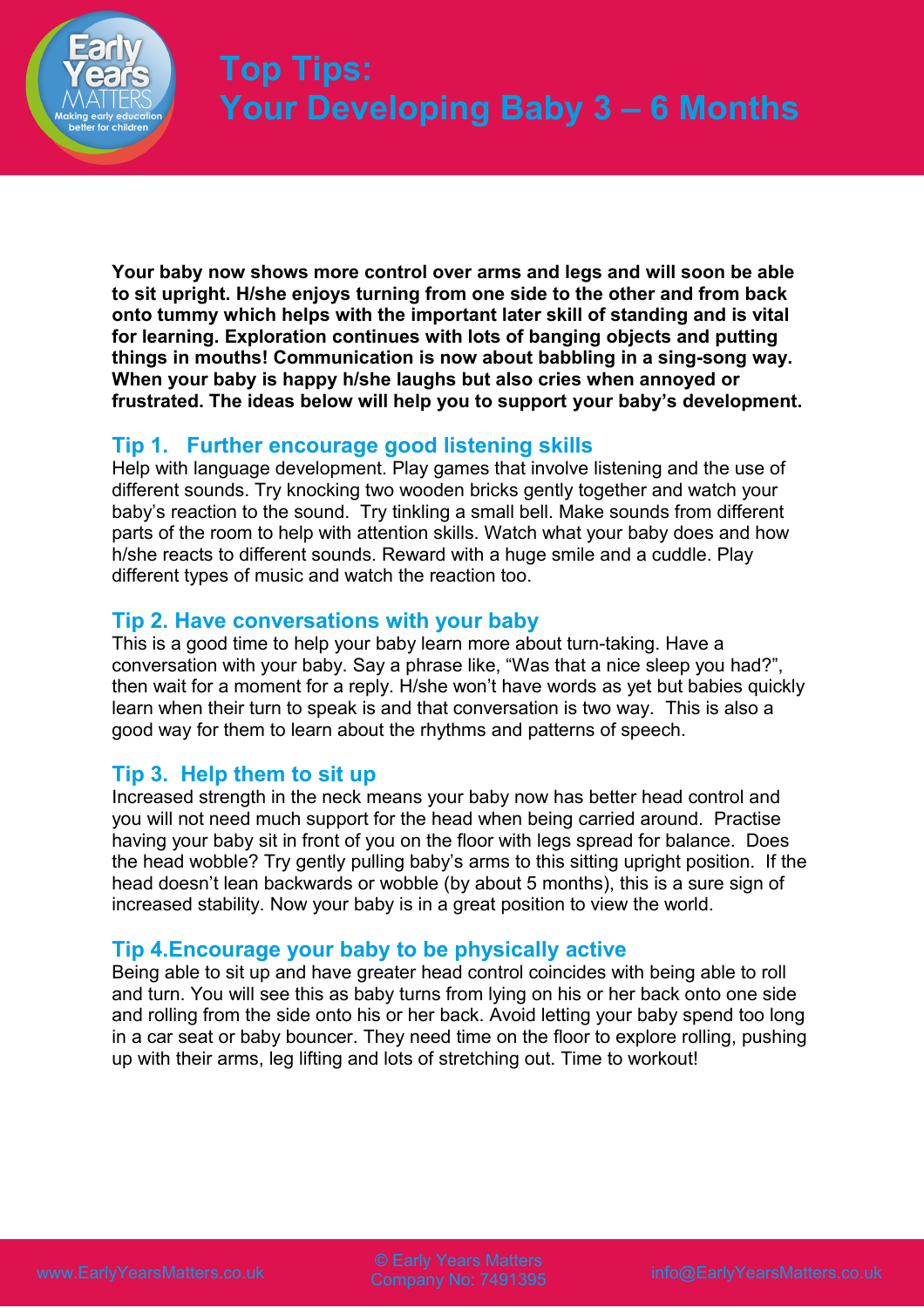### **Tip 5. Bounce and sing**

As your baby is able to sit on your knee with support, you can combine this with singing and nursery rhymes. You will know by this stage which rhymes are favourites. Certainly repeat these, but also introduce some new ones. Do not worry about your singing voice. Your baby loves to listen to your voice. Moving in time to the music with your baby on your knee helps develop their core strength and a sense of rhythm.

#### **Tip 6. Encourage reaching out**

Let your baby watch you when you prepare a bottle. Do the same if you breast feed. Notice how excited h/she becomes and is prompted to want to reach out towards the food source with an open mouth. Very soon baby will want to reach out towards a nearby toy. Try placing this just a little further away to encourage reaching. Another idea is to give baby two toys, such as cubes at the same time, which requires reaching out to grasp with both hands.

#### **Tip 7. Provide a range of toys**

Your baby will spend a lot of time exploring toys: how they feel, smell, what sound they make, what they do. This is their way of learning while they play. Often the toy will be explored by putting it in the mouth. Don't be alarmed, as long as the toy is not too small and baby cannot be hurt by it because your baby is finding out about the different properties of the material the toy is made of as well as improving their handeye co-ordination.

### **Tip 8. Make lots of hand actions for baby to copy**

Babies and young children learn a lot by copying the actions they see others doing. Clapping actions, swirling your hands and arms and finger rhymes are useful ways to accompany rhymes. Pass a toy from one hand to the other and your baby will be keen to do the same. Turn the pages of a picture book to show this action.

#### **Tip 9. Play with your child and watch her expressions.**

Get down onto the floor with your baby. Notice his or her body language. Is h/she happy or excited? Watch her facial expressions so you learn when h/she is pleased, unhappy or sad. At bed time your child may well have a special soft toy that helps getting him/her off to sleep – that's perfectly acceptable. Being in an environment where your baby feels loved and safe is of the greatest importance.

#### **Tip10. Reassure with an unfamiliar adult**

Your baby will spend a lot of time with you and around 5-6 months, may feel a little anxious when another person arrives. Help to reassure them by telling your baby not to be afraid. Seeing you relaxed and talking with this stranger will also help them overcome any shyness or anxiety and is a good role model. Similarly, introducing other children of similar ages helps with early socialisation.